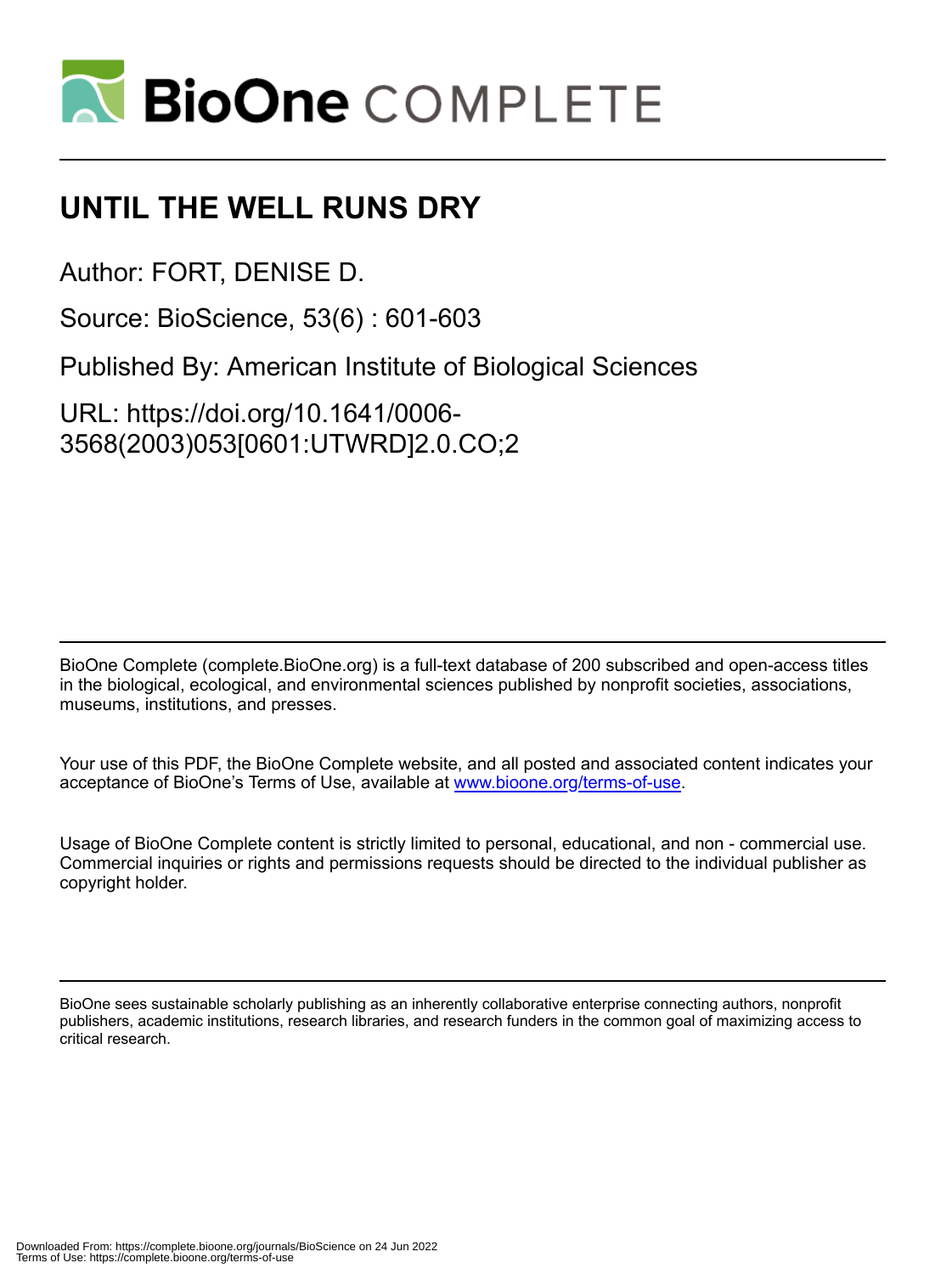state fluid dynamics and vorticity. These approaches go back to the beginning of the 20th century but, because they are not so important in airplane and ship design, have only recently been brought to bear on animal locomotion, where they have been able to provide convincing accounts of the ways flapping wings produce lift and fish tails produce thrust. The treatment is exhaustive—but it does make exhausting reading. The penultimate chapter,"Aids to Human Locomotion," is brief and amusing. Here Alexander considers a diversity of tools, from shoes to bicycles and hang gliders. What emerges is that well-engineered shoes or bicycles are worthwhile, but human-powered flight—for practical purposes—is futile.

The book is illustrated with clear line drawings, many of which are original, and liberally sprinkled with equations that range from simple to complex. If, like me, you find Alexander's facility with mathematics and calculus daunting, you will seek, as I did, a "child's guide" to what he explains. To me, this is a weakness of the book—Alexander rarely takes the opportunity to offer simple summaries so that the reader can see where the story is leading or what it has shown. At the end of each chapter, however, he does offer his views on avenues for future research—and very interesting they are. Those who, like me, are familiar with Alexander's style will not be surprised by his approach: "Let the mass of an animal be *m"* or "Consider an animal of mass *m"* is a typical way for him to open or discuss a particular situation. This is effective, though often a little dry. A dry humor does appear—though rarely—in his work, as in his discussion of the complex muscle architecture of fishes: "My theory...has been challenged and may be wrong" (p. 287). And he can be pithily effective, as, when describing the gait changes of a pony, he writes that it "should walk at speeds less than 1.7 m/s [meters per second], trot between that speed and 4.6 m/s and gallop at higher speeds. This is what it did" (p. 128).

This is not easy reading. Do not expect to pick it up just to browse through it. It is in total contrast to Alexander's earlier book, *Locomotion of Animals* (1982), which is now sadly out of date but which can still act as a useful primer for the present book. Despite cover notes announcing that the book will be "enormously useful to advanced undergraduates," do not expect them to find it accessible. It is hard work but worthwhile and authoritative.

> HENRY C. BENNET-CLARK *Reader Emeritus in Invertebrate Zoology Department of Zoology Oxford University Oxford OX1 3PS United Kingdom*

#### Reference cited

Alexander RM. 1982. Locomotion of Animals. Glasgow (United Kingdom): Blackie.

### UNTIL THE WELL RUNS DRY

**Water Follies: Groundwater Pumping and the Fate of America's Fresh Waters.** Robert Glennon. Island Press, Washington, DC, 2002. 314 pp., \$25.00 (ISBN 1559632232 cloth).

The sleight of hand that has kept the<br>western United States growing in population and affluence depends on both physical and institutional arrangements that conceal the resource limitations of the arid West. Chief among these arrangements is the West's reliance on mined groundwater, because the patterns of usage it enables are heading for a reckoning. The eastern United States also uses prodigious quantities of groundwater, sometimes with problem-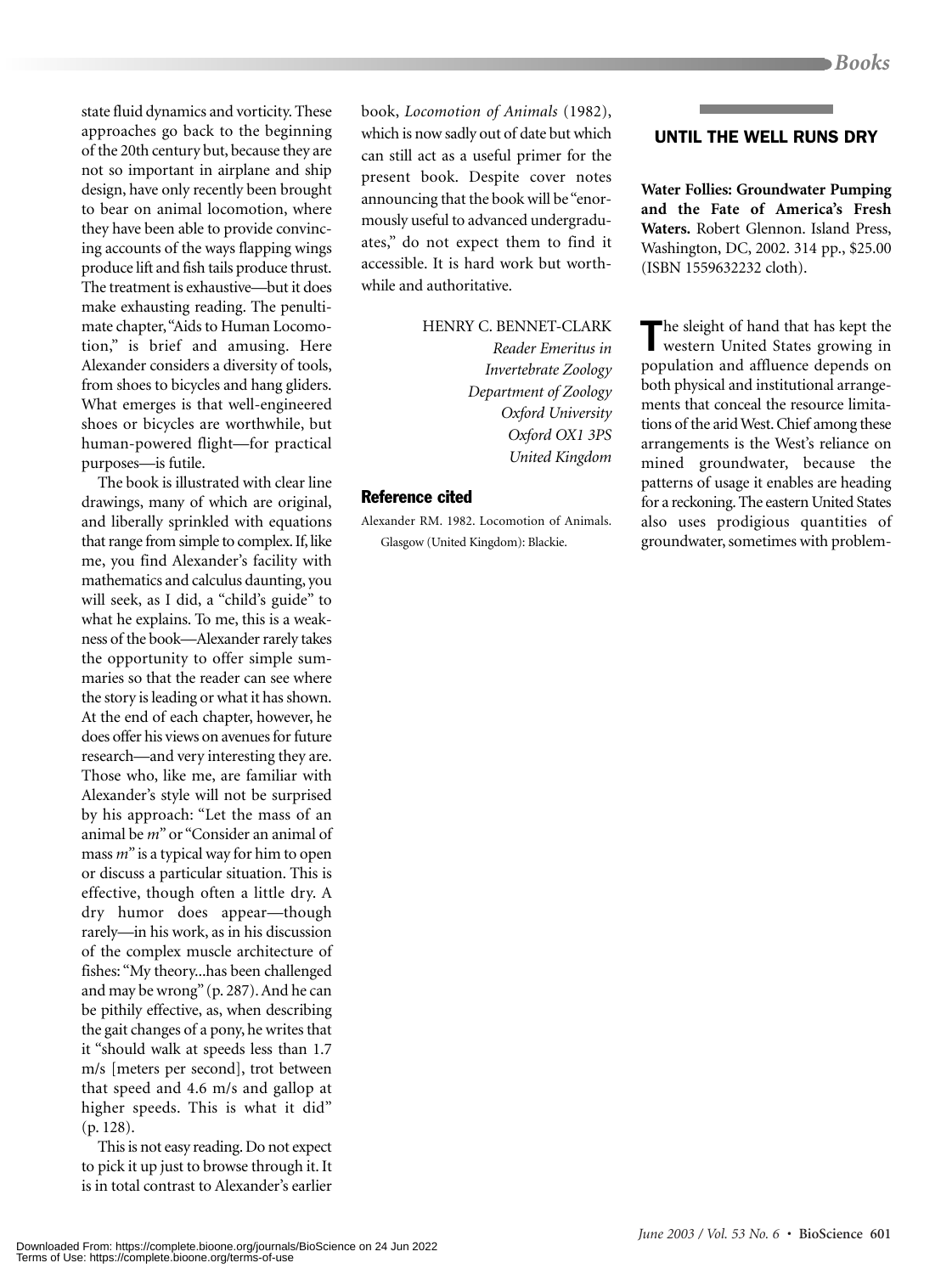## *Books*

atic results. Any water wonk in the western United States is aware of groundwater and its importance, but the average American has little reason to think about this hidden resource. By the time its importance becomes impossible to avoid, the management choices are far from appealing.*Water Follies* piles story upon story of instances where groundwater use has drained lakes, denuded desert rivers, adversely affected surface water flows, and carelessly destroyed aquatic resources.

This book is not a comprehensive guide to groundwater usage and its consequences. By that, I mean that it presents only a modicum of nationwide information about groundwater use, trends, characterization of aquifers, and state and federal policies, focusing instead on regional stories. The best reason for not doing more synthesis is that groundwater is still poorly understood, especially at the national level. Here the policy world drives the scientific world: Groundwater is viewed as a matter of state concern, not national concern. As a result, states may choose to compile this sort of information, or they may not. (In theory, surface waters also are fully controlled by states, but because of their interstate character and the federal investment through the Bureau of Reclamation and the Corps of Engineers, the federal role is much greater.) The US Geological Survey is now a leader in national groundwater studies; it has published a groundwater atlas *(http://capp. water.usgs.gov/gwa/)* and studies of specific aquifers. It has also begun a groundwater resources program that attempts to fill in significant holes in national information.

Still, critical pieces of information that are needed for meaningful policy at a national level need to be culled out so that public policymakers can understand the limitations of public reliance on groundwater. It would also be useful for policymakers to understand the hydrologic connections between surface water and groundwater at a larger scale: for example, to what extent river ecosystems across the nation are affected by groundwater pumping and what conflicts among users will be caused by declining river levels.

These relationships are difficult to describe at a large scale, but if policy is to be formulated at a national level, a more comprehensive picture is required than what federal agencies have provided.

The approach taken in this book is to provide well-drawn stories of the abundant dysfunctions our water managers have condoned. The author, a professor of law at the University of Arizona, has the versatility to comprehend both the physical and the legal causes of these follies, and he paints a convincing picture of society's unwillingness to unwind the forces that have landed it in such positions. Why should Perrier be able to claim water rights that will affect a fragile river? Why does the political establishment of a once-pastoral Arizona valley insist on permitting more development when it threatens a unique desert ecosystem? Must we eat "wild" blueberries irrigated with water that salmon need? Should water that underlies the dry Hopi Reservation be used to slurry coal hundreds of miles away? The author might be chided for overusing references to Rube Goldberg in describing the machinations by